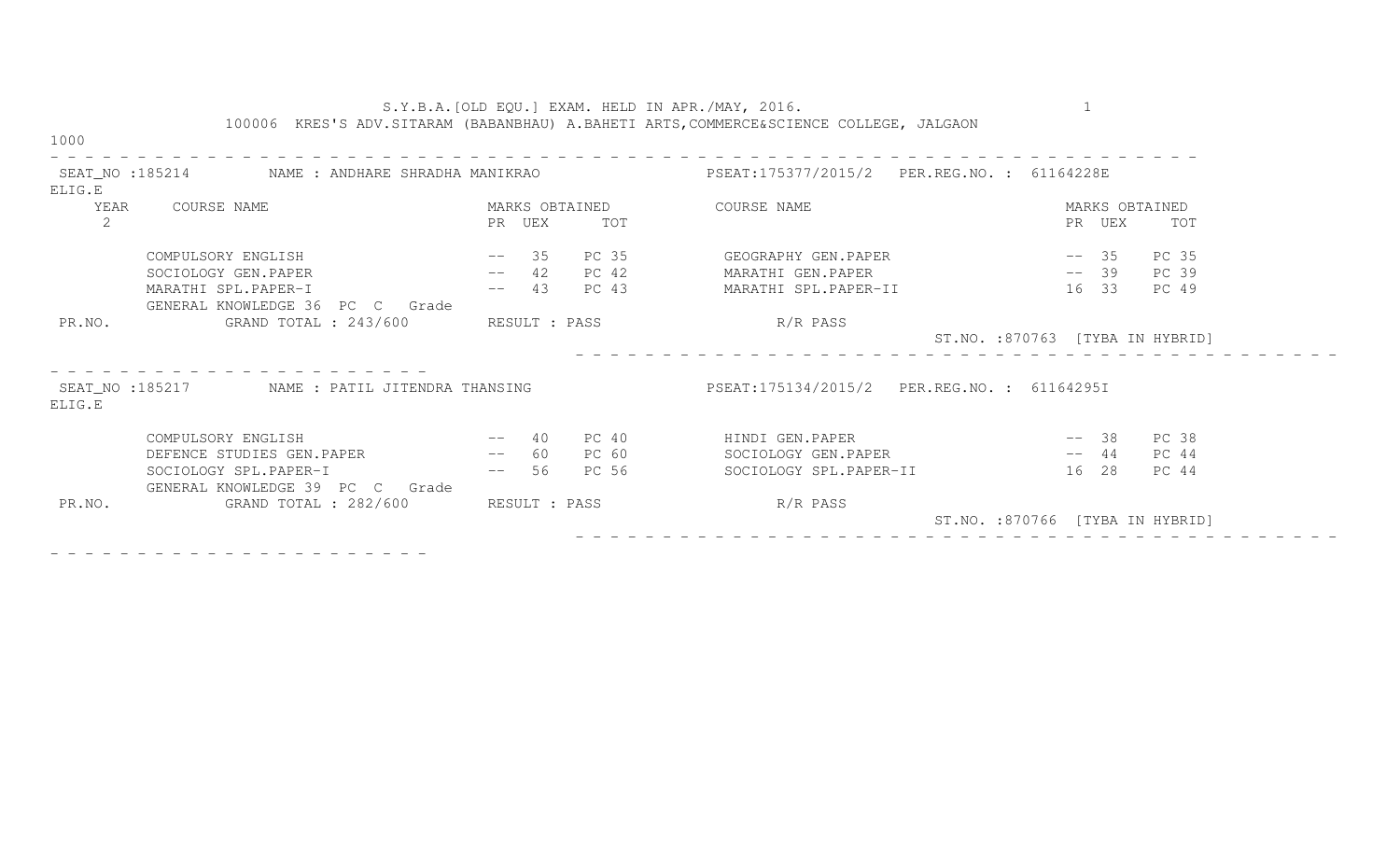|                                                          | S.Y.B.A. [OLD EQU.] EXAM. HELD IN APR./MAY, 2016.<br>110013 SSVPM'S SMT.P.K.KOTECHA MAHILA MAHAVIDYALAYA, BHUSAWAL. |                              |                                 |  |  |  |  |
|----------------------------------------------------------|---------------------------------------------------------------------------------------------------------------------|------------------------------|---------------------------------|--|--|--|--|
| 1102                                                     |                                                                                                                     |                              |                                 |  |  |  |  |
| SEAT_NO :185223<br>NAME : PATIL ASHA SURENDRA<br>ELIG.E  |                                                                                                                     | PSEAT:175386/2015/2          | PER.REG.NO. : 71152208A         |  |  |  |  |
| YEAR<br>COURSE NAME                                      | MARKS OBTAINED                                                                                                      | COURSE NAME                  | MARKS OBTAINED                  |  |  |  |  |
| 2                                                        | TOT<br>UEX<br>PR                                                                                                    |                              | UEX<br>TOT<br>PR                |  |  |  |  |
| COMPULSORY ENGLISH                                       | $31+4^{\circ}$ PC 31<br>$- -$                                                                                       | HINDI GEN.PAPER              | PC 53<br>-53<br>$--$            |  |  |  |  |
| POLITICAL SCIENCE GEN.PAPER                              | PC 38<br>38<br>$--$                                                                                                 | ECONOMICS GEN.PAPER          | PC 35<br>$-- 35$                |  |  |  |  |
| ECONOMICS SPL.PAPER-I<br>GENERAL KNOWLEDGE 44 PC C Grade | PC 42<br>42<br>$--$                                                                                                 | ECONOMICS SPL.PAPER-II       | 32<br>PC 49<br>17               |  |  |  |  |
| GRAND TOTAL : 248/600<br>PR.NO.                          | RESULT : PASS                                                                                                       | $^{\circ}$ 0.163<br>R/R PASS |                                 |  |  |  |  |
|                                                          |                                                                                                                     |                              | ST.NO. :870770 [TYBA IN HYBRID] |  |  |  |  |